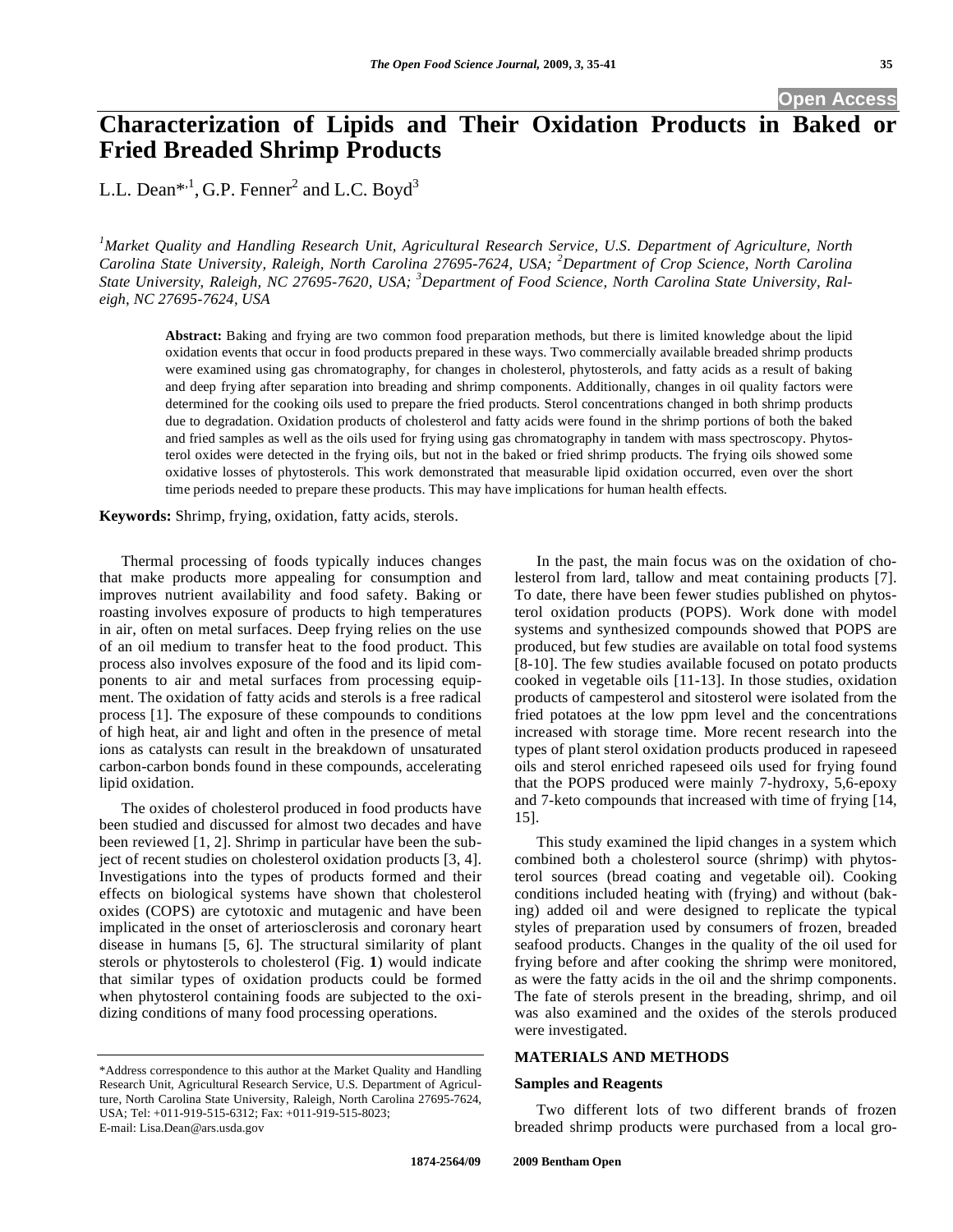

**Fig. (1).** Structures of some common sterols

cery store and designated as Product 1 and Product 2. Each sample was tested in the uncooked state to establish control conditions and then tested after cooking by both baking and frying. All reagents and chemicals used in the analysis were purchased from Thermo-Fisher (Fair Lawn, NJ) unless otherwise noted.

#### **Sample Preparation**

Products were packaged frozen and advertised to be prepared by either baking or deep frying. For analysis in the uncooked state, the entire contents of the packages (227 to 567 grams) of the products were allowed to thaw at room temperature. Shrimp and the breading components were separated by gloved hands and homogenized separately by grinding in a small food processor (Cuisinart MiniPrep, East Windsor, NJ) at low speed. Both lots of each sample were homogenized together to produce a single homogenate for each product. The homogenates of the separated shrimp and breading were packed in Zip-lock® (S. C. Johnson, Racine, WI) plastic bags, flushed with nitrogen and stored in a freezer at -20°C until analyzed within a period of two weeks. The moisture of each homogenate was determined gravimetrically after drying in a vacuum oven (VWR Scientific, West Chester, PA) at 100°C for 5 hr according to AOAC Method 925.09 [16].

One set of samples was prepared by baking. The cooking instructions provided on the retail packages for each product were very similar (10 to 12 min for Product 1 and 9 to 11 min for Product 2), so the same cooking procedure was used for each product. Product pieces were spread on an aluminum baking pan while frozen. The pan was placed in a household oven that had been preheated to 218°C (425°F). The temperature was checked with a thermocouple (Omega Model HH-22, Omega Engineering, Inc., Stamford, CT). The product was cooked in the oven for 10 min, then removed and cooled to room temperature. The product was then separated by hand and the breading and shrimp portions were homogenized and stored as described for the raw portions.

Additional portions of the products were prepared by frying according to the manufacturer's instructions. Soybean oil (Proctor and Gamble, Cincinnati, OH) was added to a cast iron frying pan to a depth of 20 mm. The oil was heated to 180°C (350°F) on an electric burner. Oil temperature was determined using a thermocouple before the product was added. The products in the frozen state were added to the hot oil. The pieces were held in the hot oil for 4 min and turned once during the heating cycle. The pieces were cooled to room temperature and separated by hand into the shrimp and breading components. Each lot was then homogenized together so that a single homogenate was used for the analysis of each product. Samples of the cooking oil before and after the heat treatment were also collected for analysis. Fresh oil was used for frying each replicate. Each sample of oil was analyzed in triplicate for the parameters described below. The ratio of product to oil was 112 g to 180 mL.

#### **Oil Quality**

Changes in the quality of the oil used for frying the products were examined. Using AOCS methods [17], the peroxide values (PV) (AOCS Cd 8-53), free fatty acids (FFA) (Ca 5a-40) and oxidative stability indices (OSI) (Cd 12b-92) were determined for the oil before and after frying the products. Oil color was measured using a Lovibond Model E Tintometer (Lovibond Ltd, Salisbury, UK).

## **Tocopherols in Oils**

The oil used for frying the products was analyzed for individual and total tocopherols before and after the cooking process. The weighed amounts of the oil samples were diluted with hexane and injected on an HPLC (Agilent Series 1100, Agilent Technologies, Santa Clara, CA) according to the method of Hashim and others [18]. The separation was made on a Luna Silica column (250 mm x 4.6 mm, 5 micron) obtained from Phenomenex (Torrance, CA). The detection was by UV at a wavelength of 294 nm. The mobile phase was 1% isopropanol in hexane at a flow rate of 1.2 mL per min. The individual tocopherols present were determined by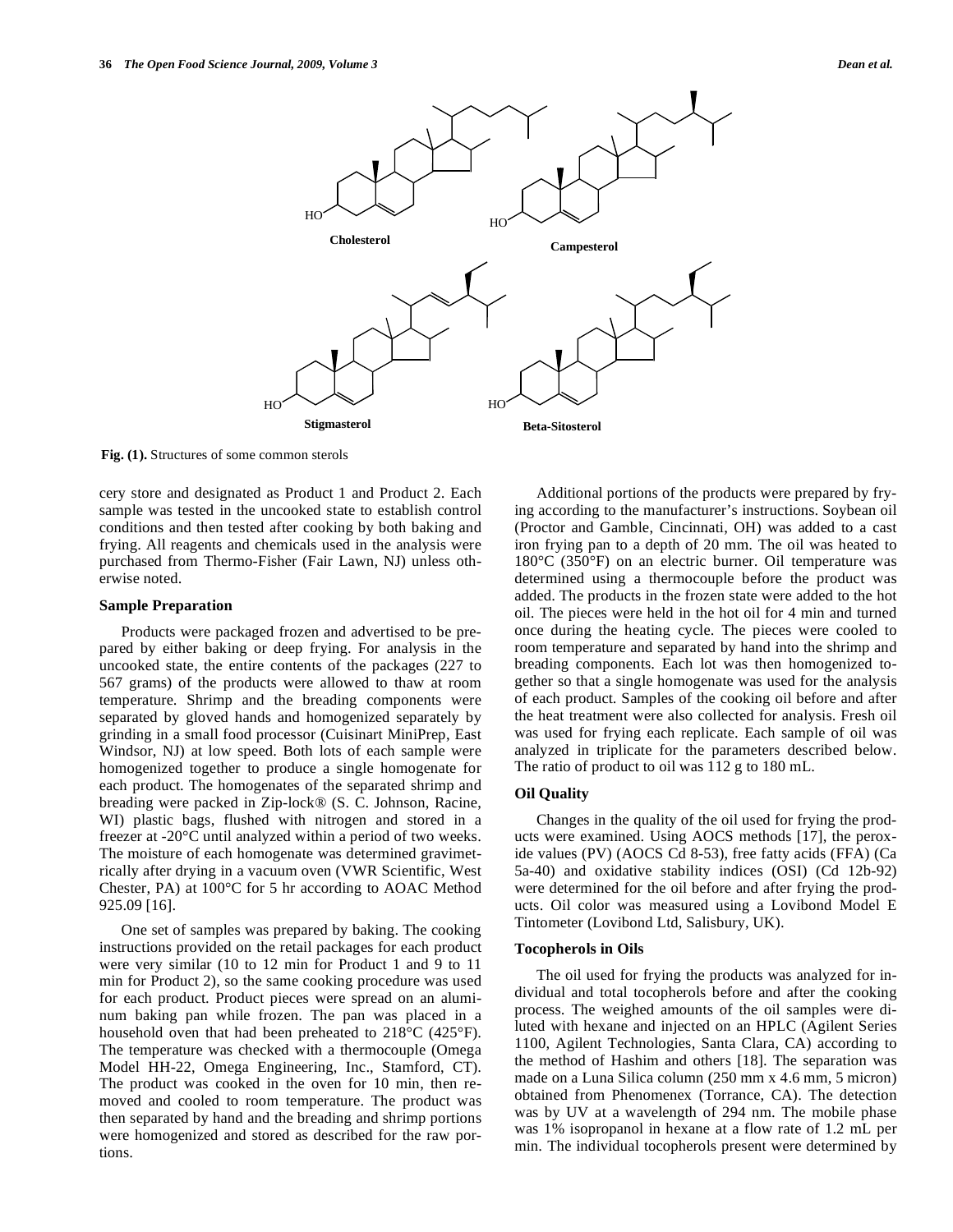comparison to standard curves prepared by diluting authentic standards of alpha, beta, gamma, and delta tocopherol (Matreya, Pleasant Gap, PA) with hexane. The results were reported in Table **2** as the total of all the tocopherols.

#### **Fatty Acid Contents**

The homogenates from the products and the frying oil were analyzed for their fatty acid content after derivatization to fatty acid methyl esters (FAMES) according to the method described by Park and Goins [19]. Briefly, 100 mg of each sample was weighed into a glass screw topped tube and 1 mL of methylene chloride was added to solubilize the lipid. After the addition of 1 mL of 0.5 N sodium hydroxide in methanol, the tubes were heated for 10 min in a water bath at 90° C, cooled to room temperature and 1 mL of 14% boron trifluoride in methanol (Sigma Chemical Corp., St. Louis, MO) was added. The tubes were recapped, vortexed for 30 sec and returned to the water bath for 10 min. The tubes were removed from the heat and allowed to cool to room temperature. One mL of water was added, followed by 1 mL of hexane. The tubes were vortexed and allowed to stand at room temperature for 30 min until layers formed. A portion of the top (organic) layer was transferred into a GC vial containing a few grains of sodium sulfate.

Samples were analyzed for their FAMES content by GC against authentic standards of fatty acid methyl esters (Kel-Fim-Fame-5 mix, Matreya, LLC, Pleasant Gap, PA). The separation of the fatty acid methyl esters was done on a Perkin Elmer Autosampler System GC (Norwalk, CT) equipped with a flame ionization detector (FID). The capillary column used contained a stationary phase composed of 10% cyanopropylphenylpolysiloxane crossbonded to 90% bicyanopropylsiloxane (RTX-2230, 105 m length, 0.25 mm interior diameter, 0.20μm film thickness, Restex, Bellefonte, PA). Temperature programming used an initial temperature of 100° C held for 2 min. The temperature was increased by 10° C/min to 200° C and held for 0.5 min. The temperature was then increased by 4°C/min to a final temperature of 260° C and held for 8.5 min. The carrier gas was helium set to a flow rate of 0.7mL/min with a split ratio of 3:1. The injector and detector temperatures were 230°C and 265° C, respectively. The data collection and intergration was done using ChromPerfect software (Justice Innovation, Version 3.52, Palo Alto, CA). All samples were analyzed in triplicate. The fatty acids were identified by comparison of retention times with authentic fatty acid methyl esters obtained from Matreya (Pleasant Gap, PA). The values were normalized to 100% of the total fatty acids as described in AOAC method Ce 1h-05 [17].

# **Sterols in Breaded Shrimp Components**

The homogenates from each product were analyzed in triplicate for cholesterol, campesterol, stigmasterol, and Beta-sitosterol. Sample components were analyzed in the raw, baked, and fried states. The samples were coldsaponified and extracted according to the method of Dutta and Appvelqvist [12]. In brief, 0.5 g samples were weighed into large screw capped glass culture tubes to which 10 mL of 2 N potassium hydroxide (KOH) in ethanol was added. Tubes were flushed with nitrogen and stored in the dark at room temperature for 24 hr. After the addition of 10 mL water, the samples were extracted with10 mL of methylene

chloride by shaking. The tubes were allowed to stand 20 min until layers formed and the top layer (aqueous) was removed by suction and discarded. The sample extract was washed twice by adding 10 mL of water, vortexing, allowing layers to form and removing the top layer by suction. Finally, the solvent was dried by passing through sodium sulfate. A 1 mL portion of the methylene chloride extract was transferred to a separate tube where the solvent was evaporated by a nitrogen stream. The residue was taken up in 1 mL of hexane containing 50  $\mu$ g of 5- $\alpha$ -cholestane (Aldrich Chemical Company, St. Louis, MO) as an internal standard. Extracts were derivatized to their trimethylsilyl ethers using Regisil® (Regis Technologies, Morton Grove, IL) for the GC for the analysis of cholesterol, campesterol, stigmasterol, and Betasitosterol. A standard mix of cholesterol and plant sterols (Matreya) was derivatized in the same manner and run with the samples.

The separation of the sterol derivatives was done on a Perkin Elmer Autosampler System GC equipped with an FID. A capillary column containing a stationary phase of 50% methyl polysiloxane crossbonded to 50% phenyl polysiloxane (Restek, Rtx-50, 30 m length, 0.32 mm internal diameter, 0.25μm film thickness) was used. The GC was temperature programmed from 100°C (0.2 min hold time) to 290°C at a rate of 10°C/min with a final hold time of 8 min. The injector and detector temperatures were set to 230°C and 305°C respectively. Helium was the carrier gas set at a flow rate of 2.1 mL/min. Data collection and integration was done using ChromPerfect software. All samples were analyzed in triplicate.

## **GC-MS for Identification of Sterol Oxides in Breaded Shrimp Components**

The frying oil was examined for the presence of oxidation products of the sterols present that may have been generated during the heating using GC-MS. Product 1 was chosen to be analyzed in the same way to identify any oxides of cholesterol and the phytosterols that may have been produced in the food itself. Samples were saponified as described in the section above. After removal of the methylene chloride and reconstitution of the dried extracts with hexane, the sterol oxides were concentrated according the method validated by Johnsson and Dutta [20]. In brief, an amino SPE cartridge (0.5g, Alltech, Deerfield, IL) was preconditioned by rinsing with 5 mL of hexane. The sample in hexane was added and allowed to flow through by gravity. The column was washed to remove esterified compounds by two rinsings of 2:1 (v:v) hexane:methyl t-butyl ether (MTBE). The sterol oxides were eluted by rinsing the cartridge with 5 mL of acetone. Acetone was removed by evaporation with  $N_2$  and the residue was dissolved in 5 mL of hexane and the enrichment was repeated using a fresh SPE cartridge. Acetone was again removed and the samples were taken up in 1 mL hexane containing 50 mcg/mL of  $5-\alpha$ -cholestane and derivatized to trimethylsilyl-ethers using Regisil® as described in the previous section. The derivatives were analyzed using a Autosytem XL GC System (Perkin Elmer) interfaced to a TurboMass Gold mass spectrophotometer using TurboMass software (Version 5.2). The GC was fitted with a DB-5 MS column (5% phenyl polysilphenylene-siloxane, 30 m length, 0.25 mm internal diameter, 0.25 :m film thickness) from J&W (Folsom, CA). The GC was temperature programmed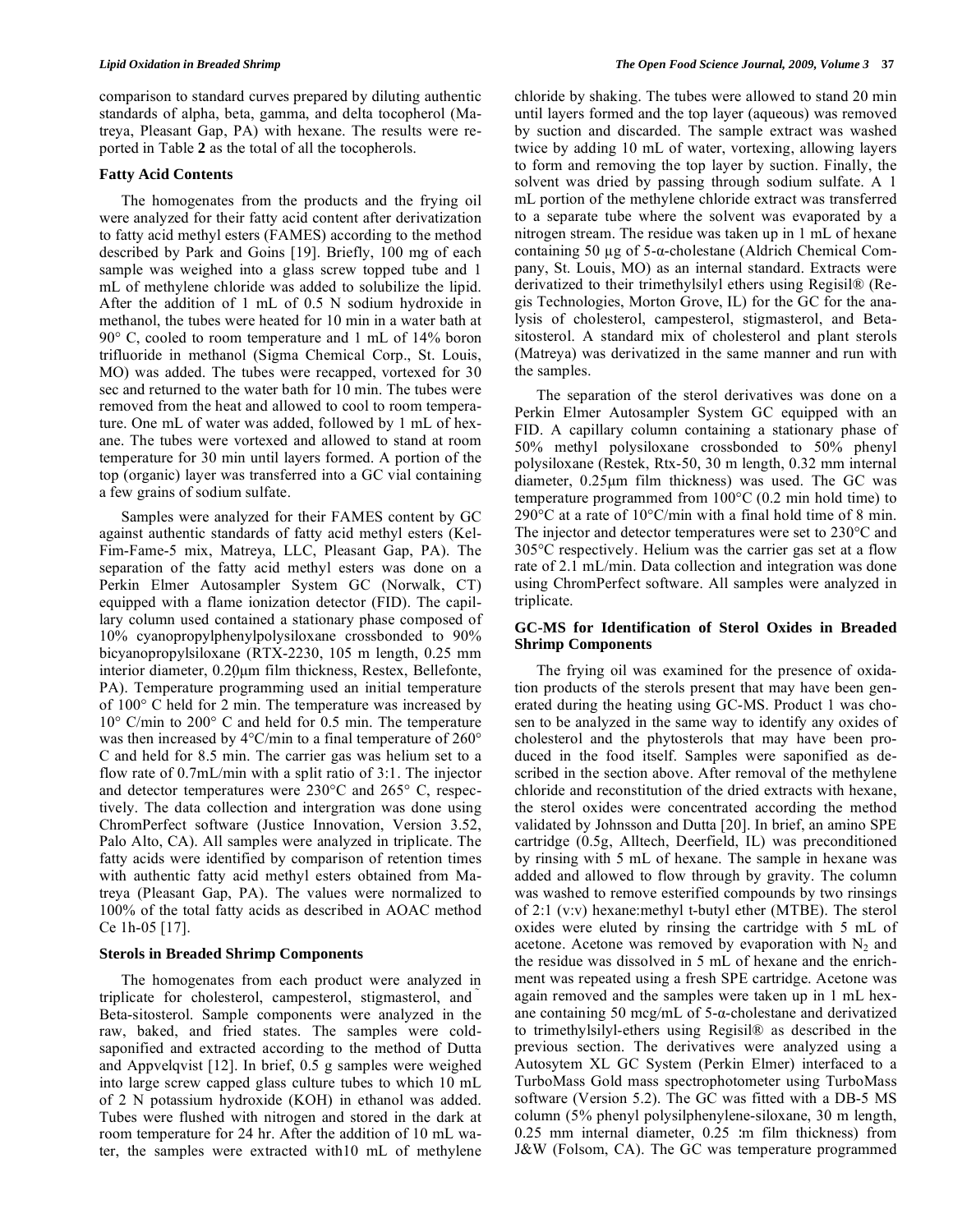from 50 $\degree$ C (1 min hold time) to 275 $\degree$ C at a rate of 20 $\degree$ C/min with no hold time and then at 1°C/min to 290°C with a hold time of 5 min for a total run time of 32 min. The injector was set to a temperature of 290°C with a split flow of 50 mL/min. Helium was the carrier gas set at a flow rate of 1.3 mL/min. The mass spectra were recorded at an electron energy of 70 eV and the scan ranged from 100 to 600 m/Hz. The electron impact (EI) source temperature was 180°C with an inlet line temperature of 300°C.

#### **Statistical Analysis**

The data were expressed as the mean of three measurements  $\pm$  standard deviation. Analysis of variance (ANOVA) followed by means separation using Duncan's multiple range test [21] was performed to determine differences in lipid measurements among treatments.

#### **RESULTS AND DISCUSSION**

The two products tested were similar based on their ingredient statements. Both products listed shrimp, wheat flour and partially hydrogenated vegetable oil as the major ingredients. Table **1** compares the proximate composition of the two products taken from the Nutritional Facts panel of the retail containers of the products and from laboratory analyses. The major source of fat in the raw products was the vegetable oil added to the breading component. Shrimp in the raw or canned state contains approximately 1% total fat [22]. Product 2 was seen by the package label to contain a slightly smaller proportion of carbohydrate than Product 1 (23% vs 24%). The appearance of the product was a drier, harder breading coating, but was found to be higher in moisture.

**Table 1. Proximate Composition of the Breaded Shrimp Products** 

| <b>Component</b>           | Product 1      | <b>Product 2</b> |
|----------------------------|----------------|------------------|
| Total Fat $(\%)^*$         | $10.96 + 1.26$ | $14.46 + 1.27$   |
| Saturated Fat $(\%)^*$     | $2.86 + 0.32$  | $2.41 \pm 0.19$  |
| Protein $(\% )\dagger$     | 9.89           | 9.64             |
| Carbohydrate $(\%)\dagger$ | 24.18          | 22.89            |
| Moisture $(\%)^*$          | $42.78 + 3.25$ | $50.20 + 4.17$   |

\*as measured in product as packaged.

†from the Nutritional Facts panel on product package.

The nature of the breaded shrimp systems resulted in the need for cooking times of 10 min for the baked samples and 4 min for the fried ones. The oil was analyzed before and after frying to determine if any oxidation had occurred. As the most concentrated source of lipid in the system, the cooking oil would serve as an indicator of lipid oxidation due to the heat treatment. Table **2** lists the lipid components and oil quality values of the oils before and after the frying of products.

Studies on the deterioration of oils used for frying are often conducted over periods of hours or longer [23-25] and have shown that the quality of oils, as defined by parameters such as PV and tocopherol retention, decreased with time of heating and contact with food. For this work, frying times

were only 4 min and oils were only used once; however, significant changes were observed in color, PV, FFA, OSI, tocopherols and sterols (Table **2**). For the tocopherols and sterols, the cooked samples differed significantly from the raw material, but were not significantly different between the two products. The Lovibond red and yellow color increased indicating polymerization of fatty acids had occurred in the oil [26]. PV increased almost 10 fold in Product 1 and by a factor of 6 in product 2 after frying compared to the starting value of 0.85 meq/kg of oil. OSI decreased and the FFA values were slightly increased after frying both products as shown in Table **2**. PV is a direct measurement of the production of oxides of the unsaturated fatty acid bonds in oil. The production of volatile materials in the oil due to oxidation was reflected by the decrease in the stability index (OSI) of the oils Water introduced into the oil system by the shrimp portion of the products was also expected to induce lipid oxidation [15]. Oxidation in oil is also known to be induced by heat and metal contact as well as other factors such as light and air [26]. Given the short periods of frying in this work, we suspected that heat and metal contact, in this case, the iron pan, would be the main catalyst of oxidation. Decreases in the phytosterols indicated that phytosterol degradation and possibly oxidation had occurred. A small amount of cholesterol migrated from the products into the cooking oil during frying as evidenced by the increase in cholesterol post frying.

The amounts of the various sterols recovered from the shrimp and breading components of the cooked products are displayed in Figs. (**2** and **3**). It was found that the two products behaved somewhat different under the cooking conditions. No oil was added to the baked product, only dry heat. To look first at the shrimp components (Fig. **2**), the cholesterol in the Product 1 was not different on a dry weight basis between the raw and the baked. The fried product show a loss of nearly half the cholesterol content indicating deterioration into oxides or perhaps by being carried out of the product into the cooking oil. Since cholesterol oxides were seen as discussed below in the cooking oil and some cholesterol was found in the cooking oil after frying, it seems reasonable that both events have occurred. In Product 2, there was a decrease in the cholesterol content of the shrimp after both baking and frying, although the loss on frying was much greater than that occurring during baking.

In the breading portion of the products (Fig. **3**), there was significant decrease in the phytosterols in Product 1 after baking. Since no oil was added during this process, it is expected that the decrease here is due to deterioration of the sterols by heat. In Product 2, there was no significant change. Physically, these two products had different appearances before cooking. Product 1 had a softer moister breading, while that of Product 2 was harder. It can be postulated that the harder breading made the sterols less available to deterioration. Based on the reasoning that the surface breading would be expected to be able to absorb oil during cooking, it would be expected that an increase would be seen in the phytosterols in these components after frying. This would be of some health advantage in that these compounds are known to have cholesterol lowering properties [27]. This was only seen in Product 2. In Product 1, the loss of moisture did not translate into an increase in the phytosterol content, but rather less phytosterols indicating degradation.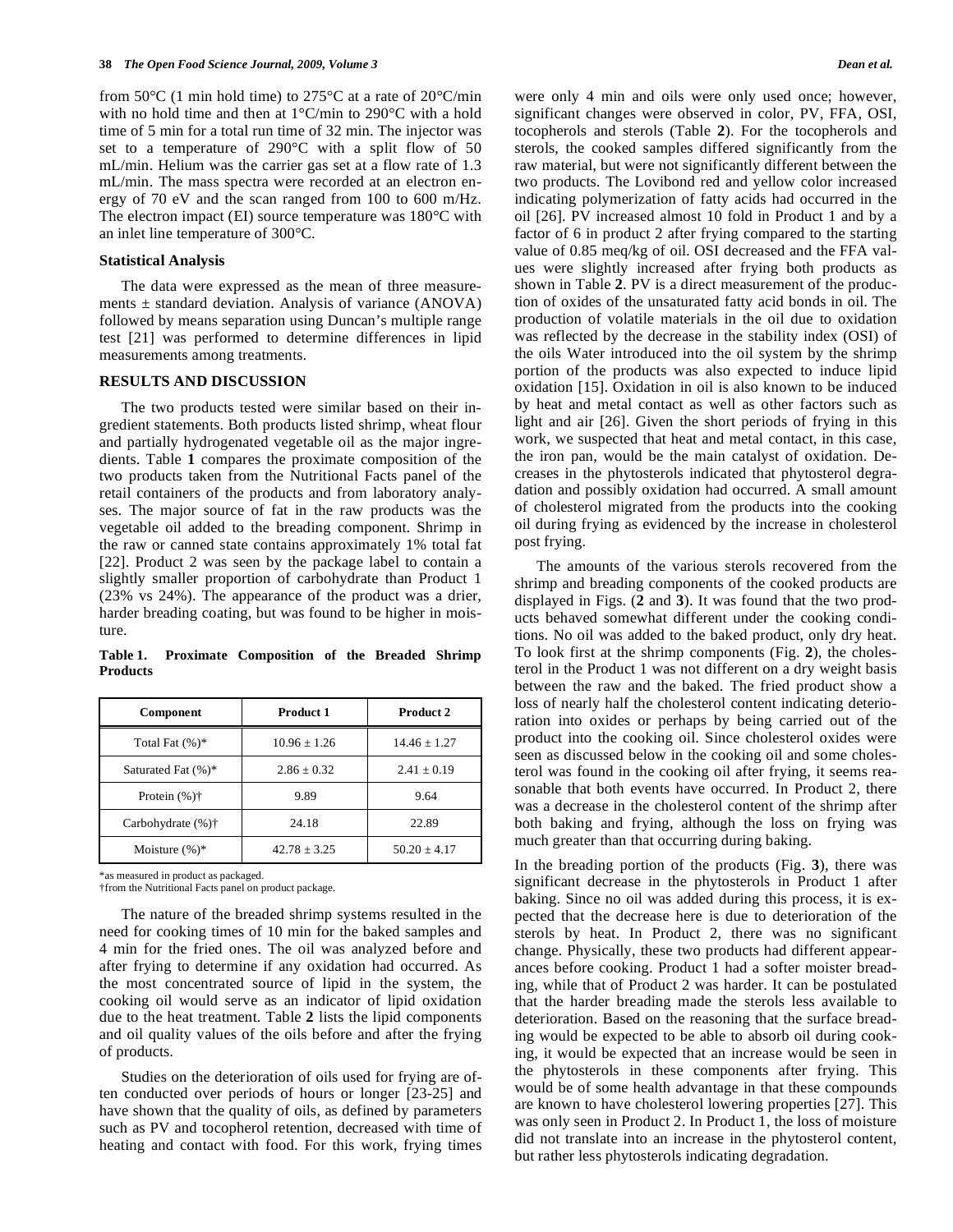| Component                          | <b>Before Frying</b>       | <b>After Frying Product 1</b> | <b>After Frying Product 2</b> |
|------------------------------------|----------------------------|-------------------------------|-------------------------------|
| Saturated Fatty Acids <sup>*</sup> | $14.97 \pm 0.08^{\circ}$   | $15.32 \pm 0.07^{\rm b}$      | $15.08 \pm 0.07^{\circ}$      |
| Monoenes*                          | $23.50 \pm 0.08^a$         | $23.43 \pm 0.03^{\circ}$      | $23.74 \pm 0.18^b$            |
| PUFA*                              | $61.36 \pm 0.41^{\circ}$   | $61.25 \pm 0.09^a$            | $61.18 \pm 0.25^a$            |
| Polyene Index $†$                  | $4.11 \pm 0.03^{\text{a}}$ | $4.00 \pm 0.03^b$             | $4.06 \pm 0.04^{ab}$          |
| Lovibond Red                       | $0.3 \pm 0.1^{\circ}$      | $0.6 \pm 0.0^b$               | $0.8 \pm 0.1^{\rm b}$         |
| Lovibond Yellow                    | $0.8 \pm 0.1^{\circ}$      | $2.3 \pm 0.2^b$               | $3.1 \pm 0.2^{\circ}$         |
| Peroxide Value (meq/kg)            | $0.85 \pm 0.11^{\circ}$    | $7.33 \pm 1.46^b$             | $5.40 \pm 1.59^{\circ}$       |
| Free Fatty Acids(%)                | $0.07 \pm 0.01^{\text{a}}$ | $0.10 \pm 0.01^b$             | $0.18 \pm 0.01^{\circ}$       |
| $OSI$ (hrs)                        | $6.12 \pm 0.12^a$          | $4.20 \pm 0.09^b$             | $4.50 \pm 0.10^c$             |
| Total Tocopherols (mg/100g)        | $94.20 \pm 0.55^{\circ}$   | $81.93 \pm 0.09^b$            | $85.32 \pm 0.63^{\circ}$      |
| Cholesterol $(mg/100g)$            | ${<}1.00$ <sup>a</sup>     | $2.29 \pm 0.53^b$             | $3.09 \pm 0.25^{\circ}$       |
| Campesterol (mg/100g)              | $65.25 \pm 6.18^a$         | $31.41 \pm 2.68^b$            | $34.16 \pm 0.79^b$            |
| Stigmasterol (mg/100g)             | $47.11 \pm 5.00^a$         | $28.85 \pm 2.50^b$            | $31.61 \pm 0.90^b$            |
| B-sitosterol $(mg/100g)$           | $147.06 \pm 15.86^a$       | $96.47 \pm 9.08^b$            | $99.50 \pm 2.32^b$            |

#### **Table 2. Changes in Components of Soybean Oil Used as Frying Medium for Breaded Shrimp Products**

\* Percent of total fatty acids.

† Ratio of PUFA to saturated fatty acids.

Values followed by the same letter were not found to differ significantly for each row using Duncan's multiple range test  $(p<0.05)$  (n=3).



**Fig. (2).** Cholesterol content in shrimp portions. Values in mg cholesterol per 100 g sample on a dry weight basis (dwb).

Both cholesterol and phytosterols are oxidized by heat [8]. Cooking oils and Product 1 were analyzed by GC-MS for oxidation products. Only one breaded shrimp product was analyzed, as this study sought to explore the feasibility of this type of analysis in a complete food system and this product was seen to have a decrease in sterol content compared to Product 2. Several studies in the literature include spectral data and were compared to the spectra obtained here to tentatively identify the oxides present [8, 14, 28-30]. Oxidation products of cholesterol and phytosterols were detected in the oil samples used for frying the breaded shrimp products and tentatively identified based on their mass spectra. The compounds found were epoxycholesterol, an ethylcholest-4-ene- $\beta$ -diol, 24-hydroxysitosterol, 4- $\beta$ -hydroxysitosterol, cholestane-3 $\beta$ , 5,6- $\beta$ -triol, 4- $\beta$ -hydroxystigmasterol, 7-α-hydroxysitosterol, 4-β-hydrocholesterol and stigmasterol triol. The amounts of the compounds were not quantified due to lack of authentic standards. Other studies have assumed a general relative response factor of 1 for quantification in the absence of standards [14]. Taking this into account, the amounts of these oxides would be between 1 and 10 ppm in the oils. Based on the relative response factor of 1, the level of detection (0.1 mg/100g) was used in this analysis. These limits are in agreement with similar studies [30].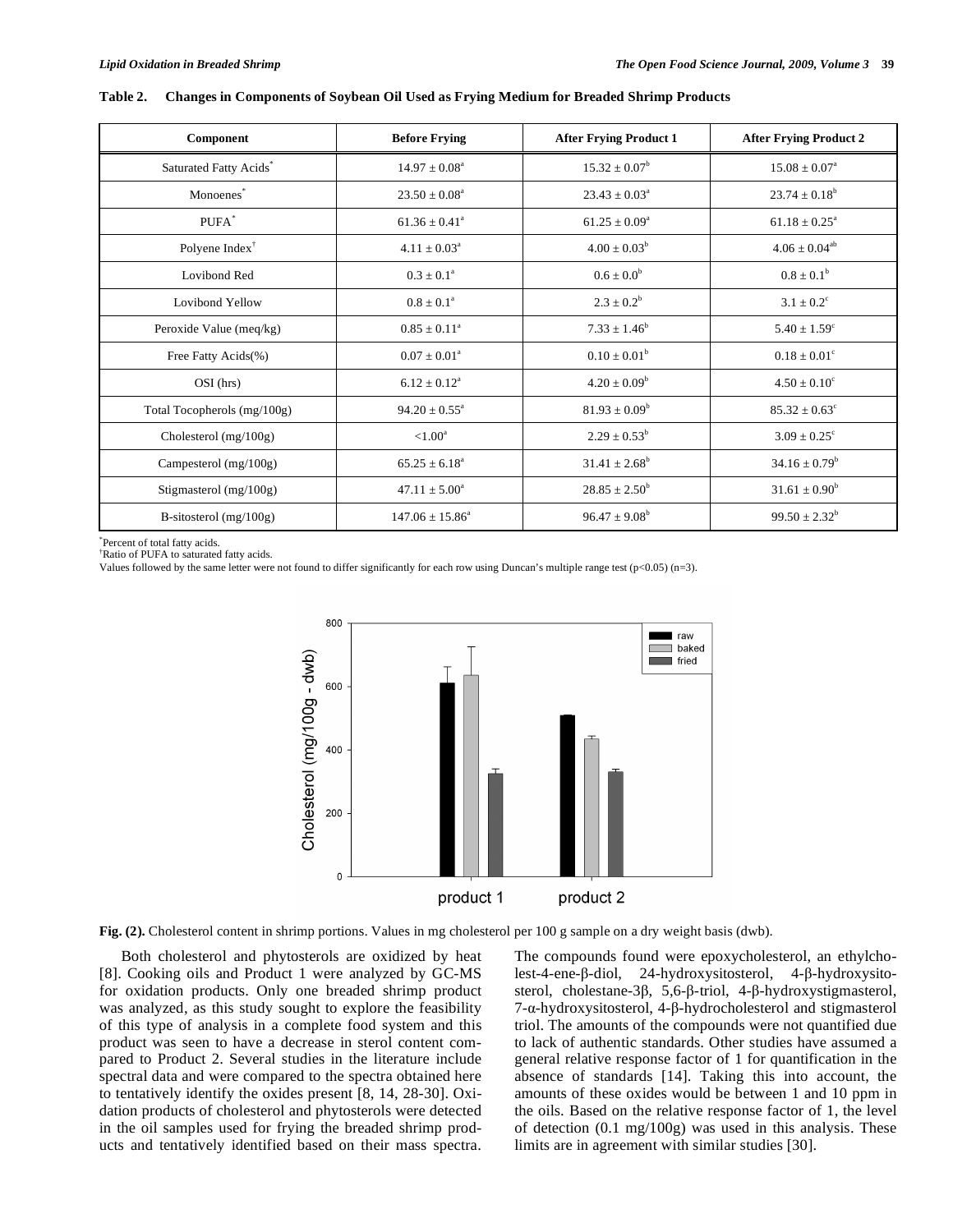

**Fig. (3).** Phytosterol content of breading portions. **A**. Campesterol, **B**. Stigmasterol, **C**. Beta-sitosterol.

The presence of COPS in the cooking oils demonstrated the transfer of these products from the cholesterol containing food to the frying matrix. As the oil chosen was cholesterol free (Table **2**), the fried breaded shrimp were attributed to be the source of the COPS due to their high levels of cholesterol. COPS may have migrated directly from the cooked breaded shrimp into the hot oil or may have formed in the frying oil *via* oxidation of cholesterol that was transferred to the hot oil from the breaded shrimp during frying.

Mass spectral comparisons showed COPS but no POPS in the shrimp or breading portions. There are so many phytosterol oxidation products possible; any produced may have been below the detection limits of the instrumentation used. The cholesterol oxides identified were  $7\alpha$ -hydroxycholesterol,  $5-\alpha$ -,6- $\alpha$ -epoxycholesterol, 24-hydroxycholesterol and 20-hydroxycholesterol. These compounds were found in the baked and the fried shrimp portions. Another compound was found in the baked shrimp portion that appeared to have the same ring structure as cholesterol but without the side chain based on the molecular weight. This indicates further degradation of the cholesterol is occurring under the cooking conditions. Much of the work with cytotoxicity of COPS and POPS has been done at levels of mmoles/L which is well above those seen in this study [31]. From our results, it was seen that these compounds are produced even with the short cooking times for consumer packages with no oil reuse that would be seen in a commercial setting. The importance of this will be determined as more work is done to determine the levels of toxicity and if the compounds are found to be cumulative. Exposure to condensed volatile emissions from cooking oils over time has been found to be toxic [32]. It may be that more attention needs to be paid to other lipid oxidation products as well.

# **CONCLUSION**

The frying of commercially prepared frozen breaded shrimp products in soybean oil for 4 min resulted in oxidative deterioration both in the cooked products and the frying oils. Also, the heating of cholesterol containing foods under conditions that a normal consumer would use promoted oxidation of the cholesterol in the food, as evidenced by the breaded shrimp models. As the safety of oxidized sterols has been called into question, it may be important to note that ordinary methods of food preparation result in detectable amounts of sterol oxides and other lipid oxidation products in the final product [33, 34]. Reuse of cooking oil may result in accumulation of COPS and POPS and allow them to be transferred to food.

# **ACKNOWLEDGEMENT**

We thank Keith Hendrix and Suzanne Johanningsmeier for assistance with the statistical analyses of the experimental data. This is article number FSR 07-20 of the Journal Series of the Dept. of Food Science, North Carolina State University, Raleigh, NC 27695. The use of trade names in this publication does not imply endorsement by the USDA, ARS of the products named nor criticism of similar ones not mentioned.

#### **REFERENCES**

- [1] Paniangvait P, King AJ, Jones AD, German BG. Cholesterol oxides in foods of animal origin. J Food Sci 1995; 60: 1159-74.
- [2] Smith LL. Review of progress in sterol oxidations 1987-1995. Lipids 1996; 31: 453-87.
- [3] Sampaio GR, Bastos HM, Soares RAM, Queiroz YS, Torres EAFS. Fatty acids and cholesterol oxidation in salted and dried shrimp. Food Chem 2006; 95: 344-51.
- [4] Soto-Rodiguez I, Campillo-Velázquez PJ, Ortega-Martínez J, Rodfiguez-Estrada MT, Lercker G, Garcia HS. Cholesterol oxidation in traditional Mexican dried and deep fried food products. J Food Comp Anal 2008; 21: 489-95.
- [5] Kumar N, Singhal OP. Cholesterol oxides and atherosclerosis: a review. J Sci Food Agric 1991; 55: 497-510.
- [6] Smith LL, Johnson BH. Biological activities of oxysterols. Free Rad Biol Med 1989; 7: 285-332.
- [7] Maerker G. Cholesterol oxidation-current status. J Am Oil Chem Soc 1987; 64: 388-90.
- [8] Apprich S, Ulberth F. Gas chromatographic properties of common cholesterol and phytosterol oxidation products. J Chrom A 2004; 1055: 169-76.
- [9] Dutta PC. Chemistry, Analysis, and occurrence of phytosterol oxidation products in foods*.* In: Dutta PC, Ed. Phytosterols as functional food components and nutraceuticals. Marcel Dekker: New York, NY 2004; pp. 397-417.
- [10] Oehrl LL, Hansen AP, Rohrer CA, Fenner GP, Boyd LC. Oxidation of sterols in a test food system. J Am Oil Chem Soc 2001; 78: 1073-8.
- [11] Dutta PC. Studies on phytosterol oxides. II: content in some vegetable oils and in french fries prepared in these oils. J Am Oil Chem Soc 1997; 74: 659-66.
- [12] Dutta PC, Appelqvist L-Å. Studies on phytosterols oxides. I: effect of storage on the content in potato chips prepared in different vegetable oils. J Am Oil Chem Soc 1997; 74: 647-57.
- [13] Finnocchiaro ET, Richardson T. Sterol oxides in foodstuffs: a review. J Food Prot 1983; 46: 917-25.